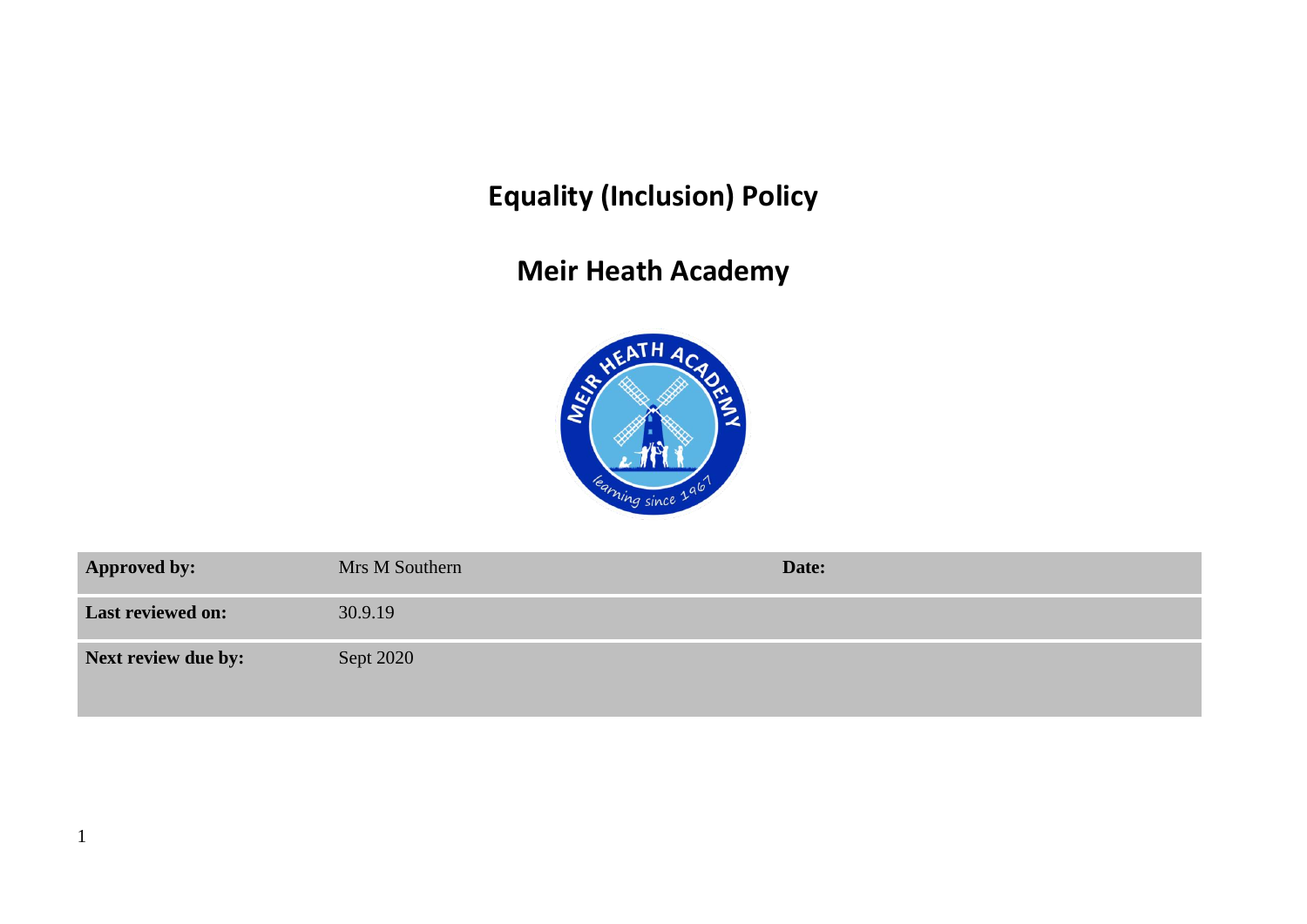

# **Meir Heath Academy Equality (Inclusion) Policy**

At Meir Heath Academy we aim to provide a secure, inclusive and purposeful environment, which fosters high expectations for all. We try hard to develop inclusive values/equal opportunities and social justice for all and this vision is shared between staff, students, governors, parents/carers. All our pupils, staff and visitors should feel valued, cared for, listened to and encouraged to challenge themselves to be the best that they can be.

The school currently has 356 children on roll aged from  $4 - 11$  years, boys and girls. The school is divided into seven year groups, two classes per year group. All areas of the school are available for use by all pupils. Specialist staff and 'class teacher responsibilities' are allocated to year groups.

Inclusion is at the heart of our school development, permeating all policies so that they increase the learning and participation of every student. Both classroom practice and extra-curricular activities encourage the participation of all students. Learning support for individuals is one way we try to make lessons accessible for all students and support is also provided by planning lessons which recognise different starting points and learning styles for individuals and groups of students.

Our inclusive school culture ensures changes in policies and practices are sustained and passed on to all new staff and students. Our governors are kept well informed through governor meetings and their views all positively encouraged.

'Inclusion' at Meir Heath Academy focuses on all aspects of school life and is concerned with the participation of all members of our school community. We continually engage in critical examination of what can be done to increase the learning and participation of our children and carefully consider the diversity of students with the school and its locality.

Through this Equality Policy, Meir Heath Academy seeks to ensure that no member of the school community, or any person through their contact with the school, receives less favourable treatment on any grounds which cannot be shown to be justified. This covers race, colour, nationality, ethnic or national origin, religion or belief, gender, marital status, responsibility for children or other dependents, disability, sexual orientation, gender reassignment, age, trade union or political activities, socio-economic background, where the person lives, or, spent convictions.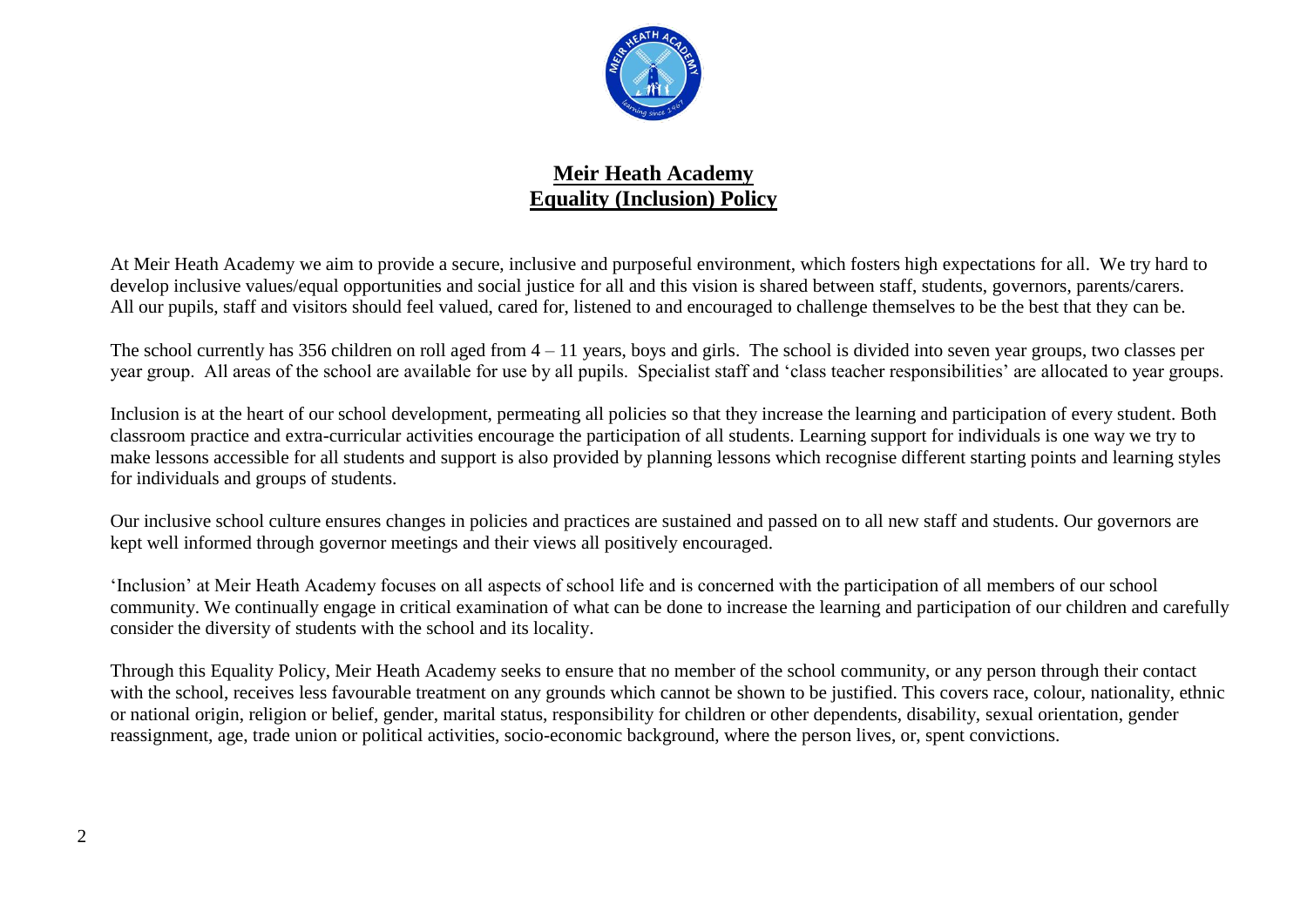At Meir Heath Academy our guiding principles for inclusion address our duties as outlines in the following statutory documents:

- Equality Act 2010
- Special education Needs and Disability Act (SENDA) 2001
- Educations and Inspections Act 2006

Meir Heath Academy's inclusive principles are:-

- All learners are of equal value All learners and potential learners are of equal value and benefit equally from school policies, practices and programmes, whatever their ability, background, gender or cultural identity.
- Relevant differences are recognised Treating people equally can mean treating them differently. Policies, practices and programmes do not discriminate, but may be differentiated to take account of differences of life experience, outlook and background, and in the kinds of barrier and disadvantage which people may face.
- We foster positive attitudes, relationships and a shared sense of belonging Policies and programmes promote positive attitudes and interaction, mutual respect and good relations.
- Staff recruitment, retention and development Policies and procedures benefit all employees and potential employees in recruitment, professional development and promotion.
- Current inequalities and barriers are addressed and reduced In addition to avoiding or minimising possible negative impacts of policies and programmes, we take opportunities to maximise positive impacts by addressing, reducing and removing inequalities and barriers that already exist between people of different ability, background, gender or cultural identity.
- Policy development involves widespread consultation and involvement People affected by a policy or programme are consulted and involved in the design of new policies, and in the review of existing ones. Such consultation is both direct and through representative organisations, and is based on principles of transparency and accountability.
- Society as a whole benefits Policies and programmes benefit society as a whole, locally, nationally and internationally, by fostering greater cohesion and greater participation in public life of people of different ability, background, gender or cultural identity.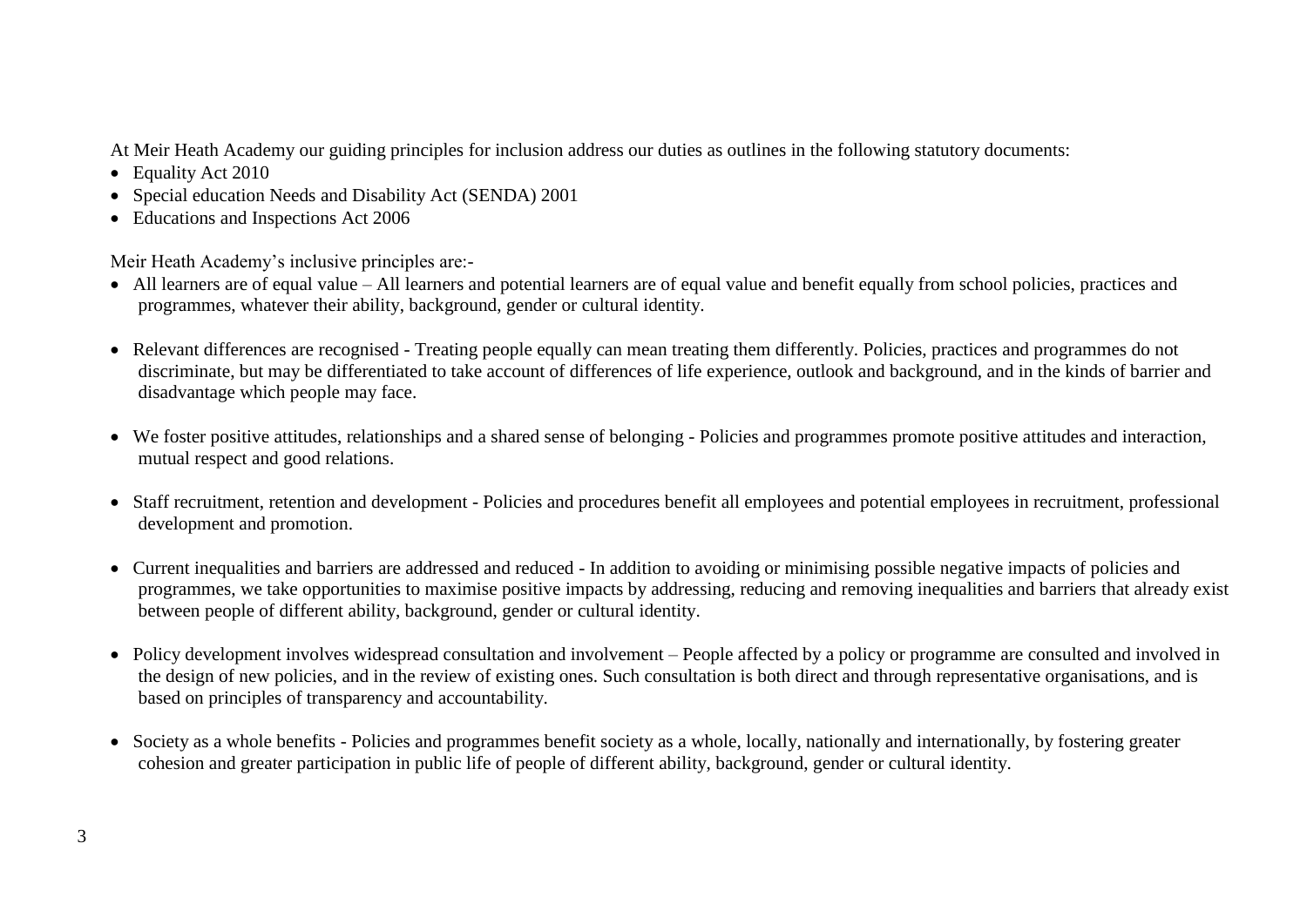#### **Community Cohesion**

Children come from a predominantly White British background; at the time of writing this policy, 11pupils, 3% of pupils being EAL, 9 pupils, 2.5% of pupils being FSM and 1 pupils, 0.28% being under special guardianship and 2 pupils, 0.56% being looked after pupils. Socially children tend to come from the same socio – economic grouping, and there is a limited amount of diversity in the range of ethnic and religious backgrounds. Meir Heath Academy has 10 pupils, 2.8% of its children on the Special Needs register covering all four areas of need – communication and interaction, cognition and learning, physical and sensory and social, emotional and mental health needs. There were no permanent exclusions in the twelve month period preceding this document.

#### **Collecting and using data effectively**

The data we collect and collate can inform our school of developing patterns and trends. This information will be used to support the school's selfreview process and also to inform future planning, ensuring that all pupils, staff and visitors, including those with protected characteristics, needs are catered for.

#### **Responsibilities**

The governors as a whole are responsible for: drawing up, publishing and implementing the school's equality objective, making sure the school complies with the relevant equality legislation; and making sure the school Equality Scheme and its procedures are followed monitoring progress towards the equality objectives and reporting annually.

# **The Principal (Mrs Southern) and SENDCo (Mrs Askey) work together in:**

- making sure steps are taken to address the school's stated equality objectives;
- making sure the Equality Policy and Accessibility plan are readily available and that the governors, staff, pupils, and their parents and guardians know about them;
- producing regular information for staff and governors about the plans and how they are working;
- making sure all staff know their responsibilities and receive training and support in carrying these out;
- taking appropriate action in cases of harassment and discrimination, including prejudice-related incidents;
- Enabling reasonable adjustments to be made, in relation to disability, in regard to students, staff, parents / carers and visitors to the school.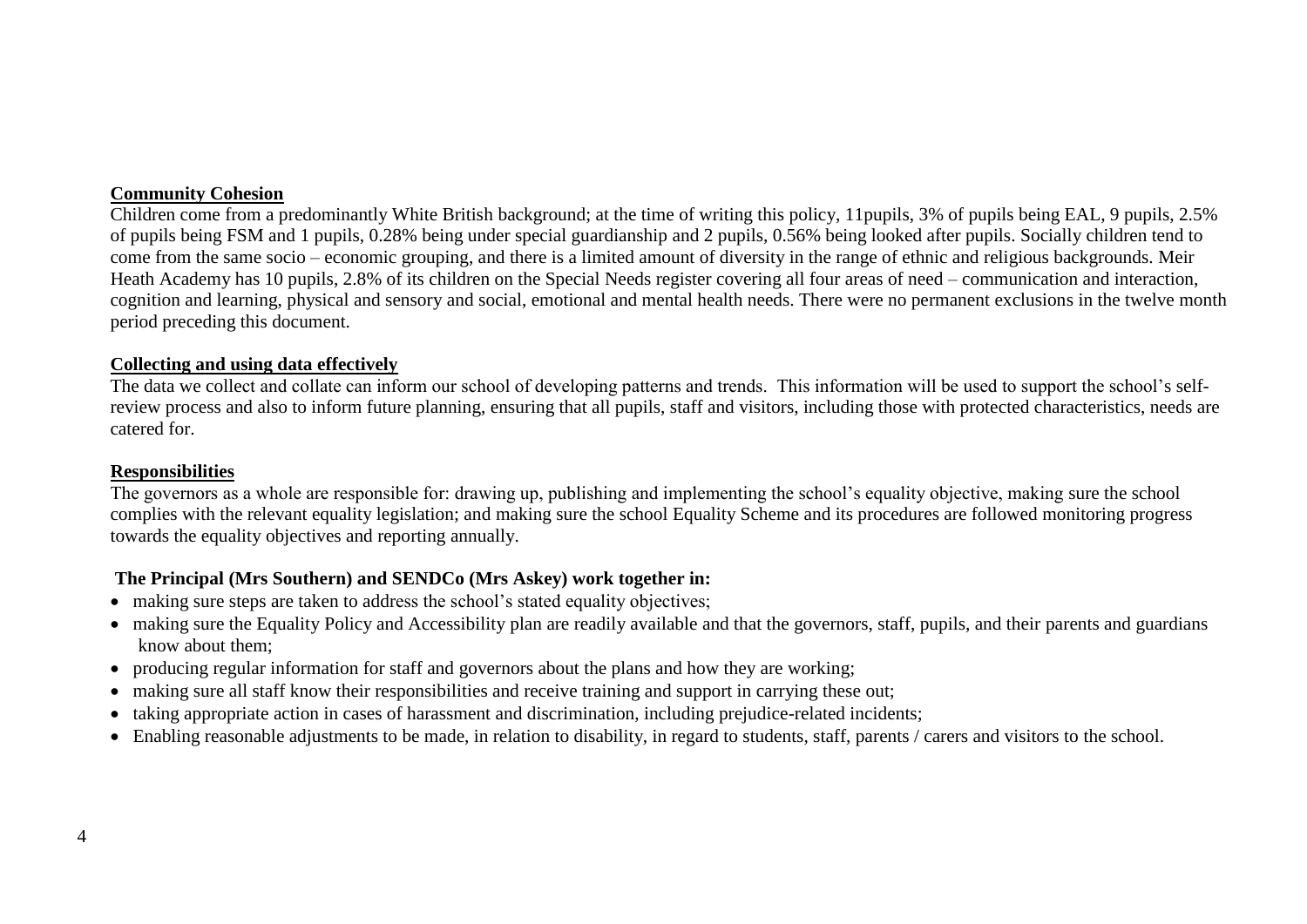### **All staff are responsible for:**

- promoting equality and community cohesion in their work;
- avoiding unlawful discrimination against anyone;
- fostering good relations between groups; and
- dealing with prejudice-related incidents;
- being able to recognise and tackle bias and stereotyping;
- taking up training and learning opportunities.

Visitors and contractors are responsible for following relevant school policy.

## **Staff Development**

Staff undertake training and development in relation to equality and cohesion in terms of professional responsibilities as well as statutory requirements as and when appropriate. This may take the format of staff meeting updates or full training sessions when needed. All staff are given equal opportunity to take part in staff training and have access to courses appropriate to their professional development and responsibilities as well as statutory requirements.

### **Reviewing and monitoring how we are creating a school that is welcoming and inclusive**

We will review the accessibility action plan annually through the Governor's Standards, Policy and Curriculum Committee during the Summer Term.

We will look again at the information we have to see if actions taken have had a positive impact on opportunities and outcomes.

This can be done by:

- Half-termly Pupil Progress meetings.
- Regular Pupil Interviews
- Staff awareness being constantly raised.
- Parent's opinions are welcomed relating to all school matters.